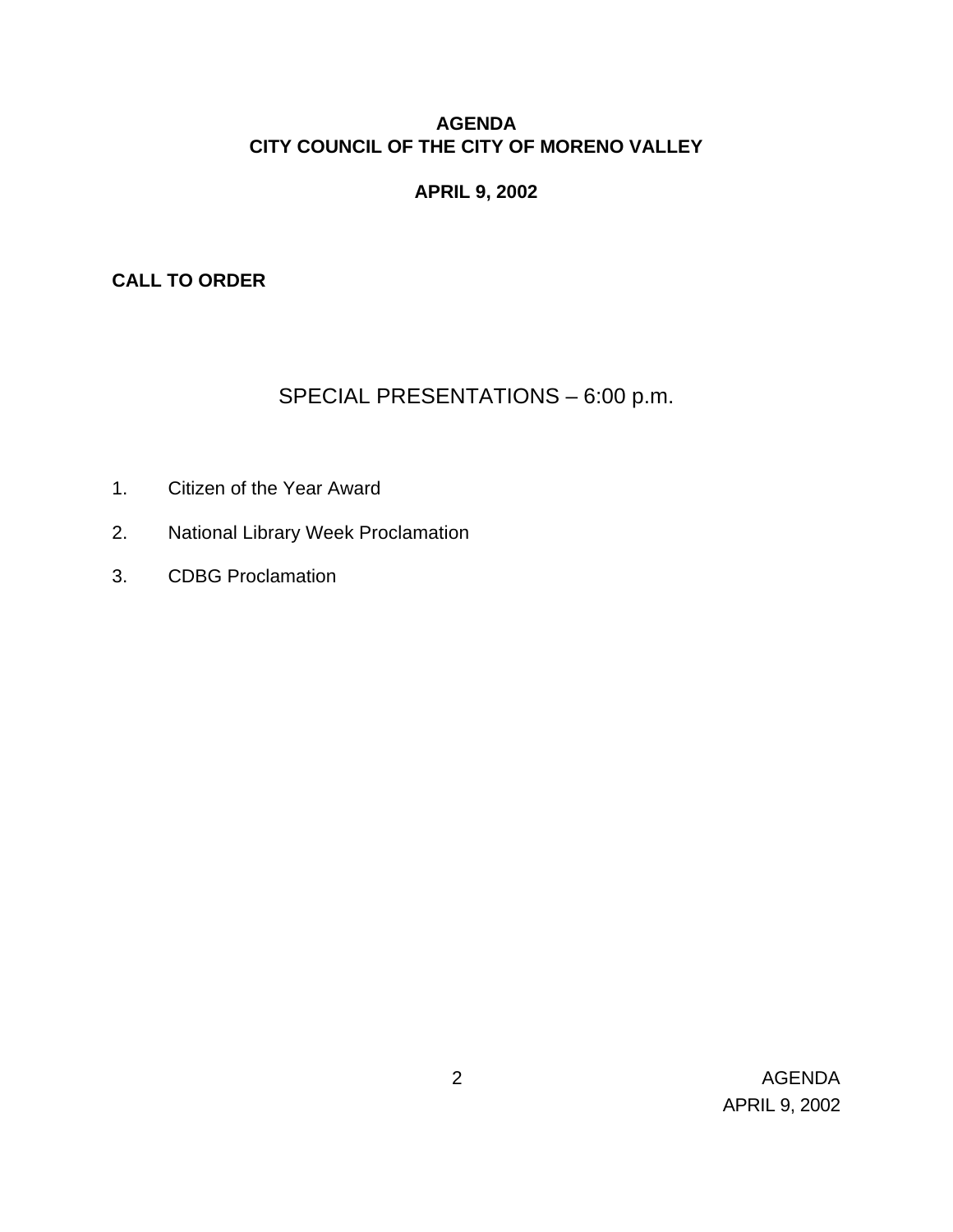# **AGENDA JOINT MEETING OF THE CITY COUNCIL OF THE CITY OF MORENO VALLEY MORENO VALLEY COMMUNITY SERVICES DISTRICT COMMUNITY REDEVELOPMENT AGENCY OF THE CITY OF MORENO VALLEY**

# **REGULAR MEETING – 6:30 P.M. APRIL 9, 2002**

- **CALL TO ORDER** (Joint Meeting of the City Council of the City of Moreno Valley, Moreno Valley Community Services District, and the Community Redevelopment Agency of the City of Moreno Valley - actions taken at the Joint Meeting are those of the Agency indicated on each Agenda item)
- **PLEDGE OF ALLEGIANCE**
- **INVOCATION** Pastor Charles Gibson, Breakthrough Church of God in Christ
- **ROLL CALL**
- **INTRODUCTIONS**
- PUBLIC COMMENTS **ON MATTERS ON THE AGENDA** WILL BE TAKEN UP AS THE ITEM IS CALLED FOR BUSINESS, BETWEEN STAFF'S REPORT AND CITY COUNCIL DELIBERATION (SPEAKER SLIPS MAY BE TURNED IN UNTIL THE ITEM IS CALLED FOR BUSINESS.) Those wishing to speak should submit a BLUE speaker slip to the Bailiff. There is a three-minute limit per person.

All remarks and questions shall be addressed to the presiding officer or to the City Council and not to any individual Council member, staff member or other person.

• PUBLIC COMMENTS **ON MATTERS NOT ON THE AGENDA** UNDER THE JURISDICTION OF THE CITY COUNCIL WILL BE HEARD PRIOR TO CITY COUNCIL REPORTS AND CLOSING COMMENTS. IN THE EVENT THAT THE AGENDA ITEM FOR SUCH PUBLIC COMMENTS HAS NOT BEEN CALLED BY 10:00 P.M., IT SHALL BE CALLED AS THE NEXT ITEM OF BUSINESS FOLLOWING THE CONCLUSION OF ANY ITEM BEING HEARD AT 10:00 P.M. Those wishing to speak should submit a PINK speaker slip to the Bailiff. There is a three-minute limit per person.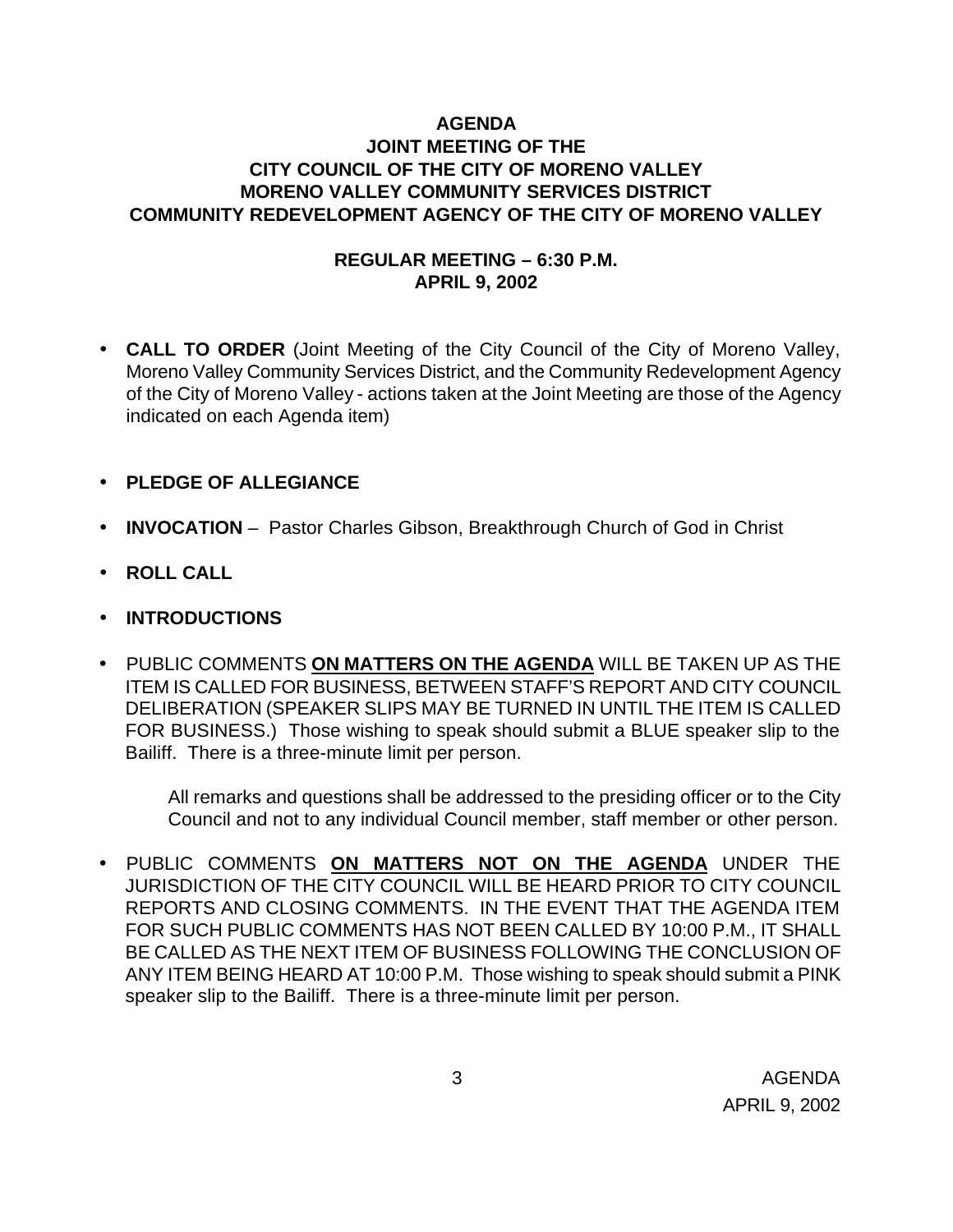All remarks and questions shall be addressed to the presiding officer or to the City Council and not to any individual Council member, staff member or other person. **JOINT CONSENT CALENDARS (SECTIONS A-C) OF THE CITY COUNCIL OF THE CITY OF MORENO VALLEY, MORENO VALLEY COMMUNITY SERVICES DISTRICT, AND COMMUNITY REDEVELOPMENT AGENCY OF THE CITY OF MORENO VALLEY**

All items listed under the Consent Calendars are considered to be routine and noncontroversial, and may be enacted by one motion unless a member of the Council, Community Services District, or Redevelopment Agency requests that an item be removed for separate action. The motion to adopt the Consent Calendars is deemed to be a separate motion by each Agency and shall be so recorded by the City Clerk. Items withdrawn for report/discussion will be heard after public hearing items.

# **A. CONSENT CALENDAR** - **CITY COUNCIL**

- A1. ORDINANCES FIRST READING BY TITLE ONLY Recommendation: Waive reading of all Ordinance Introductions and read by title only.
- A2. FINAL MAPS 21040-3 & 21040-4 ACCEPT SUBSTITUTION OF BONDS AND AGREEMENT FOR PUBLIC RIGHT OF WAY IMPROVEMENTS – NORTH OF ELDER AND EAST OF MORRISON STREET, FIESTA DEVELOPMENT INC., CORONA, CA (Report of Director of Public Works/City Engineer) Recommendation: Accept the substitution of bonds and Agreement for Public Improvements; authorize the Mayor to execute the agreements; direct the City Clerk to forward the signed agreements to the County Recorder's Office for recordation; and instruct the City Engineer to prepare the exoneration of

the Faithful Performance Bonds and Material & Labor Bonds placed by Procopius Land Company upon acceptance of the substitution bonds and agreements.

A3. FINAL MAP 23008 – ACCEPT SUBSTITUTION OF BONDS AND AGREEMENT FOR PUBLIC RIGHT OF WAY IMPROVEMENTS – SOUTH SIDE OF IRIS AVENUE AND EAST OF LASSELLE STREET, PACIFIC COMMUNITIES BUILDER, INC., NEWPORT BEACH, CA (Report of: Director of Public Works/City Engineer) Recommendation: Accept the substitution of bonds and Agreement for Public Improvements; authorize the Mayor to execute the agreement; direct the City Clerk to forward the signed agreement to the County Recorder's Office for recordation; and instruct the City Engineer to prepare the exoneration of the Faithful Performance Bond and Material and Labor Bond placed by MVR Properties, LLC, upon acceptance of the substitution bonds and agreement.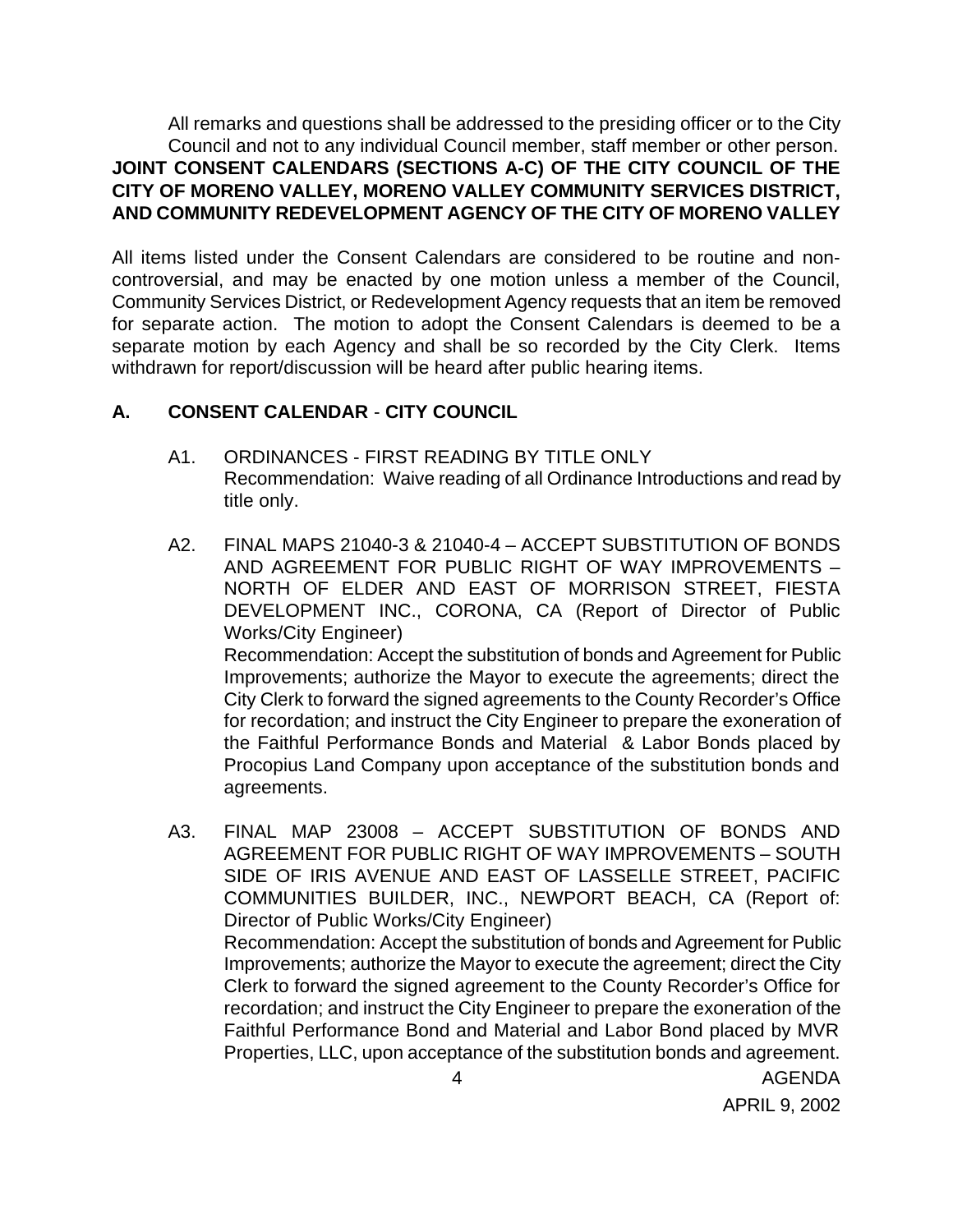- A4. MOBILEHOME GRANT PROGRAM REVISION (Report of: Director of Community and Economic Development) Recommendation: Approve increasing the current maximum Mobilehome Grant amount from \$7,500 to \$10,000.
- A5. APPROVAL OF PARCEL MAP 29968–A 16 PARCEL INDUSTRIAL/COMMERCIAL DEVELOPMENT - SOUTH SIDE OF ALESSANDRO BOULEVARD, EAST SIDE OF ELSWORTH STREET, NEWHOPE PROPERTIES III, CGP, FOUNTAIN VALLEY, CA (Report of: Director of Public Works/City Engineer) Recommendation: Approve Parcel Map 29968 and authorize the City Clerk to sign the map and transmit said map to the County Recorder's office for recordation.
- A6. MINUTES REGULAR MEETING OF MARCH 12, 2002 (Report of: City Clerk) Recommendation: Approve as submitted.
- A7. AUTHORIZATION TO AWARD CONSTRUCTION CONTRACT FOR THE COMMUNITY DEVELOPMENT BLOCK GRANT (CDBG) SIDEWALKS ON ADRIENNE AVENUE, ALLIES PLACE, COURAGE STREET, AND PRIDE LANE (SOUTHEAST EDGEMONT AREA), PROJECT NO. 01-14368520 (Report of: Director of Public Works/City Engineer) Recommendation: Award the construction contract for the CDBG Sidewalks base bid items and additive bid "A" items to Elite Bobcat Service, Inc., 1320 East Sixth Street, Suite 100, Corona, California 92879-1700, the lowest responsible bidder; authorize the Mayor to execute a contract agreement with Elite Bobcat Service, Inc.; authorize the issuance of a Purchase Order to Elite Bobcat Service, Inc. in the amount of \$134,702.98 (the amount of base bid and additive bid "A" [\$122,457.25] plus 10% contingency) when both parties have signed the contract (Account No. 143.68520); authorize the City Manager to issue a Contract Change Order after April 15, 2002, to include additive bid "B" items and additive bid "C" items; and authorize the issuance of a Contract Change Order to the Purchase Order to Elite Bobcat Service, Inc. to increase the Purchase Order amount by \$28,660.50 (the amount of additive bid "B" [\$11,290.00] and "C" [\$14,765.00] plus 10% contingency) when both parties have signed the Contract Change Order (Account No. 143.68520)
- A8. APPROVAL OF FINAL MAP 30301 SINGLE FAMILY RESIDENTIAL PROJECT, AND ACCEPT AGREEMENT & BONDS FOR PUBLIC RIGHT-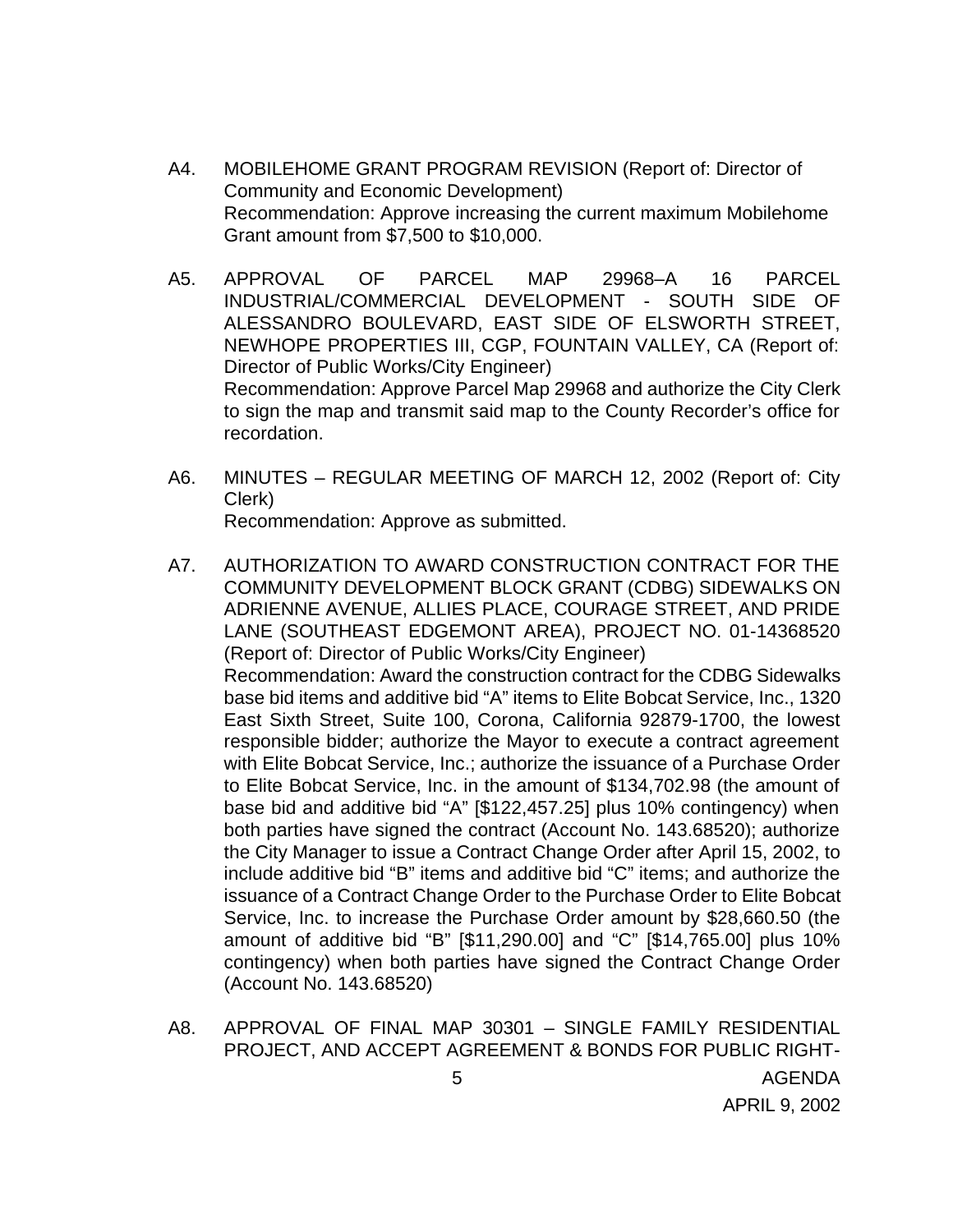OF-WAY IMPROVEMENTS. NORTH SIDE OF CALLE AGUA, WEST OF LASSELLE ST., - K. HOVNANIAN FORECAST HOMES, INC., ONTARIO, CA (Report of: Director of Public Works/City Engineer)

Recommendation: Approve Final Map 30301, authorize the City Clerk to sign the map and transmit said map to the County Recorder's Office for recordation; accept the bonds and Agreement for Public Improvements; authorize the Mayor to execute the agreement; and direct the City Clerk to forward the signed agreement to the County Recorder's Office for recordation.

- A9. 2001 ANNUAL REPORT OF THE PLANNING COMMISSION (Report of: Director of Community and Economic Development) Recommendation: Receive and file the 2001 Annual Report of the Planning Commission and authorize transmittal to the California State Office of Planning and Research in accordance with Government Code Section 65040.5.
- A10. APPROVE THE BALLOT FOR AN INCREASE IN STREET LIGHTING CHARGE AFFECTING COTTONWOOD GOLF CENTER IN THE EDGEMONT COMMUNITY SERVICES DISTRICT (Report of: Director of Public Works/City Engineer)

Recommendation: Review the letter, notice and mail ballot that have been submitted by Edgemont Community Services District (ECSD) for the purpose of balloting (voting) on an "increase in charge/assessment for street lighting charge" affecting the Cottonwood Golf Center, Assessor's Parcel No. (APN) 291-250-005-4, city owned property, located within Zone 7 of ECSD; exercise the option to ballot (vote) to approve (Yes) the proposed increase in charge/assessment to continue providing street lighting services as submitted by the ECSD including any increase in future charge/assessment for electricity costs that may be passed on to ECSD by Edison; and authorize the City Manager to mark the ballot as approved (Yes) and sign on behalf of the City of Moreno Valley as the record owner of property.

A11. APPROVAL OF AN ADDITIONAL APPROPRIATION OF FUNDS FOR PROFESSIONAL PLAN CHECK SERVICES FOR THE PUBLIC WORKS DEPARTMENT LAND DEVELOPMENT DIVISION (Report of: Director of Public Works/City Engineer)

Recommendation: Approve an additional appropriation to the Public Works Professional Services Fund (00011-52310-6255) in the amount of \$400,000; and authorize the City Manager to issue one or more purchase orders in excess of \$100,000 each not to exceed a combined total of \$400,000 for this additional appropriation.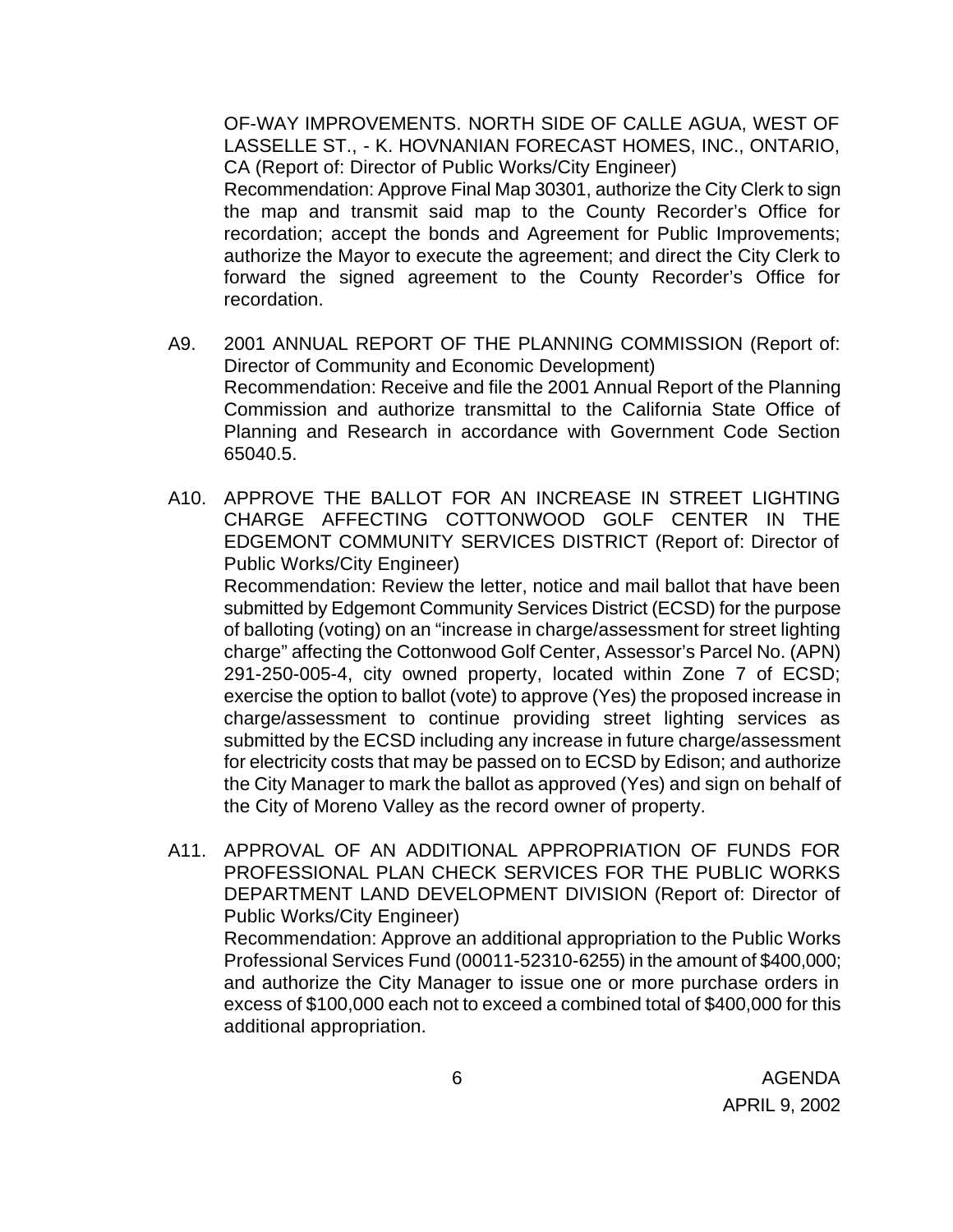A12. SITE LEASE FOR PERSONAL COMMUNICATION SERVICE (PCS) FACILITY AT SUNNYMEAD RANCH FIRE STATION NO. 48 (Report of: Fire Chief) Recommendation: Authorize the Mayor to execute a PCS Site Agreement, subject to the addendum with Cox PCS Assets, LLC for approximately 484

square feet being a portion of Sunnymead Ranch Fire Station No. 48 known as Assessor's Parcel Number 260-460-009 located at Sunnymead Ranch Parkway and Village Road.

#### **B. CONSENT CALENDAR** - **COMMUNITY SERVICES DISTRICT**

- B1. ORDINANCES FIRST READING BY TITLE ONLY Recommendation: Waive reading of all Ordinance Introductions and read by title only.
- B2. MINUTES REGULAR MEETING OF MARCH 12, 2002 (Report of: City Clerk) Recommendation: Approve as submitted.
- B3. APPROVE FILING OF AN APPLICATION WITH THE CALIFORNIA DEPARTMENT OF EDUCATION NUTRITION DIVISION FOR THE CHILD CARE FOOD REIMBURSEMENT PROGRAM (Report of: Director of Parks and Recreation)

Recommendation: Approve the filing of an application with the California Department of Education Nutrition Division for the Child Care Food Reimbursement Program. The program would provide funds in the amount of approximately \$42,000 a year for reimbursement for serving snacks to the after school Child Care Grant Program and PAL Program (Police Activities League-SOAR) and adopt Resolution No. CSD 2002-03 to certify the approval of the governing board to enter into this transaction with the California Department of Education Nutrition Division for the purpose of applying for the Child Care Food Reimbursement Program, and to authorize designated personnel, as shown on the resolution, to sign contract documents for FY 2001/02, 2002/03, 2003/04.

#### Resolution No. CSD 2002-03

A Resolution of the Mayor and City Council of the City of Moreno Valley, California, Acting in its Capacity as the Board of Directors of the Moreno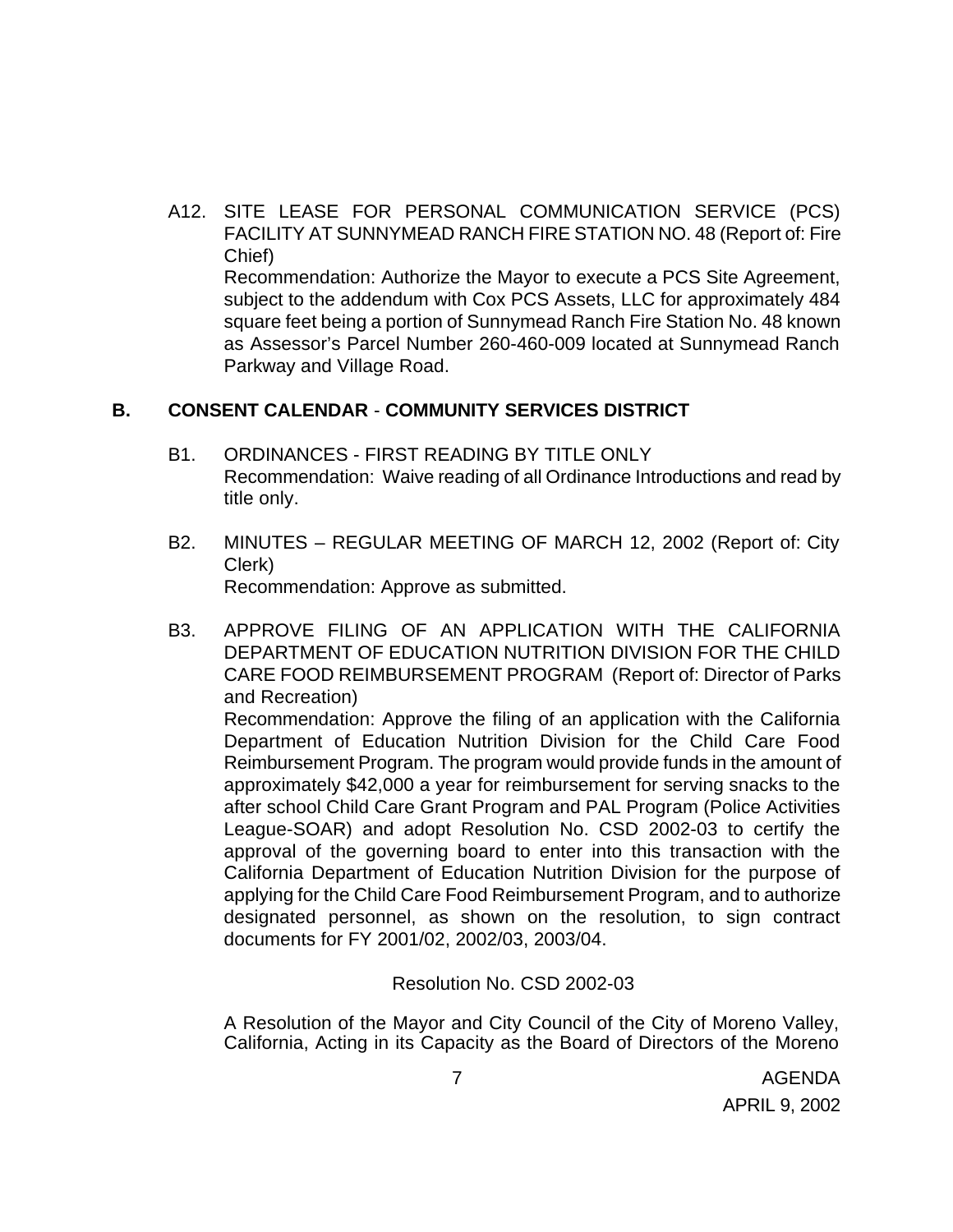Valley Community Services District Certifying the Approval of the Governing Board to Enter into a Transaction with the California Department of Education for the Purpose of Entering into Contract for Reimbursement of Nutritious Meals and Snacks for After School Childcare Program and PAL Program and to Authorize Designated Personnel to Sign Contract Documents for Fiscal Years 2001/2002 and 2002/2003

#### **C. CONSENT CALENDAR** - **COMMUNITY REDEVELOPMENT AGENCY**

- C1. ORDINANCES FIRST READING BY TITLE ONLY Recommendation: Waive reading of all Ordinance Introductions and read by title only.
- C2. MINUTES REGULAR MEETING OF MARCH 12, 2002 (Report of: City Clerk) Recommendation: Approve as submitted.

#### **D. PUBLIC HEARINGS**

- D1. PUBLIC HEARING FOR INCLUSION OF TENTATIVE TRACT NO. 30317 (AND ALL AFFECTED PHASES) INTO THE COMMUNITY SERVICES DISTRICT ZONE B (RESIDENTIAL STREET LIGHTING) (Report of: Director of Public Works/City Engineer) Recommendation: That the City Council, acting in their capacity as the Board of Directors of the Moreno Valley Community Services District (CSD):
	- 1) Conduct the Public Hearing to consider the inclusion of Tentative Tract No. 30317 (and all affected phases) into the CSD Zone B (Residential Street Lighting) and the annual service charge;
	- 2) Tabulate the mail ballots for CSD Zone B;
	- 3) Verify and accept the results of the mail ballot proceeding as identified on the Official Tally Sheet and APN listing;
	- 4) Receive and file with the City Clerk's Office the accepted Official Tally Sheet and APN listing; and
	- 5) Authorize and impose the CSD Zone B charge.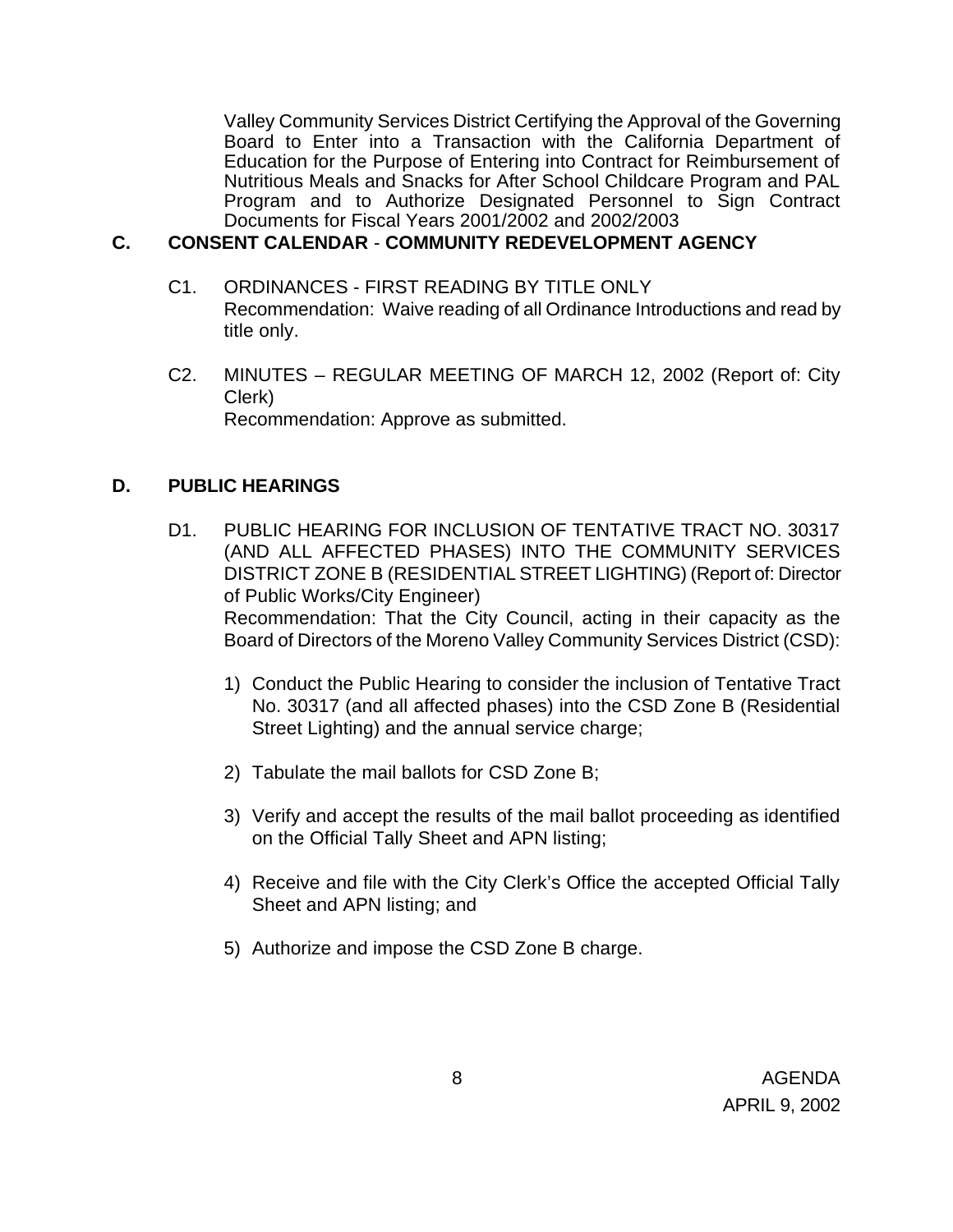D2. A PUBLIC HEARING FOR PA02-0018 TO APPROVE A PUBLIC FACILITIES FEE CREDIT AGREEMENT, SUBMITTED BY WESTERN PACIFIC HOUSING INC., FOR TRACT NO. 29143 WITHIN THE TOWNGATE SPECIFIC PLAN (NO. 200), WHICH INCLUDED A RECENTLY APPROVED 557 LOT SINGLE-FAMILY RESIDENTIAL HOUSING TRACT AND PUBLIC PARK AND POSSIBLE SCHOOL SITE, LOCATED WITHIN THE SOUTHWEST PORTION OF THE TOWNGATE SPECIFIC PLAN (SP 200), ENCOMPASSING AN AREA FROM DAY STREET TO THE WEST, EUCALYPTUS AVENUE TO THE NORTH, ELSWORTH STREET TO THE EAST AND COTTONWOOD AVENUE TO THE SOUTH. (Report of: Director of Community and Economic Development)

Recommendation: That the City Council conduct a public hearing to:

- 1) Recognize that the Public Facilities Fee Credit Agreement is not considered to have the potential for any direct or indirect environmental impacts under the California Environmental Quality Act (CEQA) and is therefore exempt under Section 15061 of the CEQA Guidelines;
- 2) Approve Resolution No. 2002-25, thereby approving PA02-0018 (Public Facilities Fee Credit Agreement), based on the findings in the City Council Resolution attached as Exhibit A to the resolution; and

Resolution No. 2002-25

A Resolution of the City Council of the City of Moreno Valley Approving PA02-0018, Relating to a Public Facilities Fee Credit Agreement for a Recently Approved 557 Lot Single-Family Residential Housing Tract with a Public Park

3) Authorize the Mayor to execute the Public Facilities Fee Credit Agreement

# **E. ITEMS REMOVED FROM CONSENT CALENDARS FOR DISCUSSION OR SEPARATE ACTION**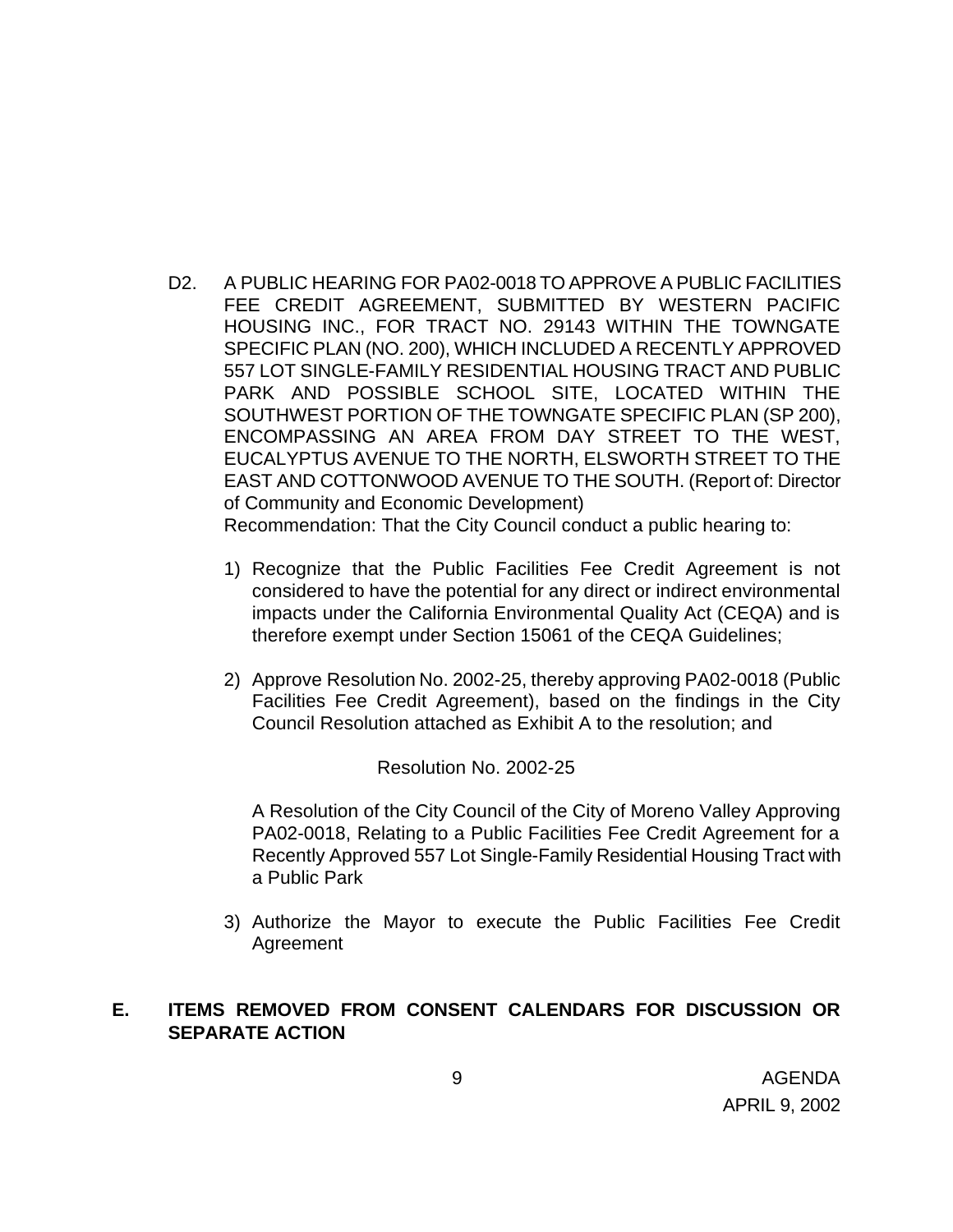### **F. REPORTS**

- F1. UPDATE ON MARCH JPA BY STEVE ALBRIGHT, EXECUTIVE DIRECTOR (ORAL PRESENTATION ONLY – NO WRITTEN MATERIAL PROVIDED ON THIS ITEM)
- F2. REPORT TO CONSIDER PUBLIC COMMENTS REGARDING MAIL BALLOT PROCEEDINGS FOR ZONE D (PARKWAY LANDSCAPE MAINTENANCE) – ELEVEN (11) TRACTS (Report of: Director of Public Works/City Engineer) Recommendation: That the City Council, acting in their respective capacities as President and Members of the Board of Directors of the Moreno Valley Community Services District (CSD), accept public comments in regards to Zone D (Parkway Landscape Maintenance) and the associated annual charge being proposed in mail ballot proceedings for eleven (11) tracts.
- F3. APPROVAL OF FINAL MAPS 29143-2, 29143-3, 29143-4, 29143-5, 29143- 6 AND 29143 – SINGLE FAMILY RESIDENTIAL PROJECTS AND ACCEPT AGREEMENTS AND BONDS FOR PARK AND PUBLIC RIGHT-OF-WAY IMPROVEMENTS – SOUTH OF EUCALYPTUS AVENUE, EAST OF DAY STREET, AND NORTH OF COTTONWOOD AVENUE, WESTERN PACIFIC HOUSING (CONTINUED FROM APRIL 9, 2002) (Report of: Director of Public Works/City Engineer) Recommendation: That the City Council:
	- 1. Approve Final Maps 29143-2, 29143-3, 29143-4, 29143-5, 29143-6, and 29143, subject to execution of a Public Facilities Fee Credit Agreement, authorize the City Clerk to sign the maps and transmit said maps to the County Recorder's Office for recordation;
	- 2. Accept the bonds and Agreement for Public Improvements for each said tentative tract map;
	- 3. Accept the bonds and Agreement for Park Improvements;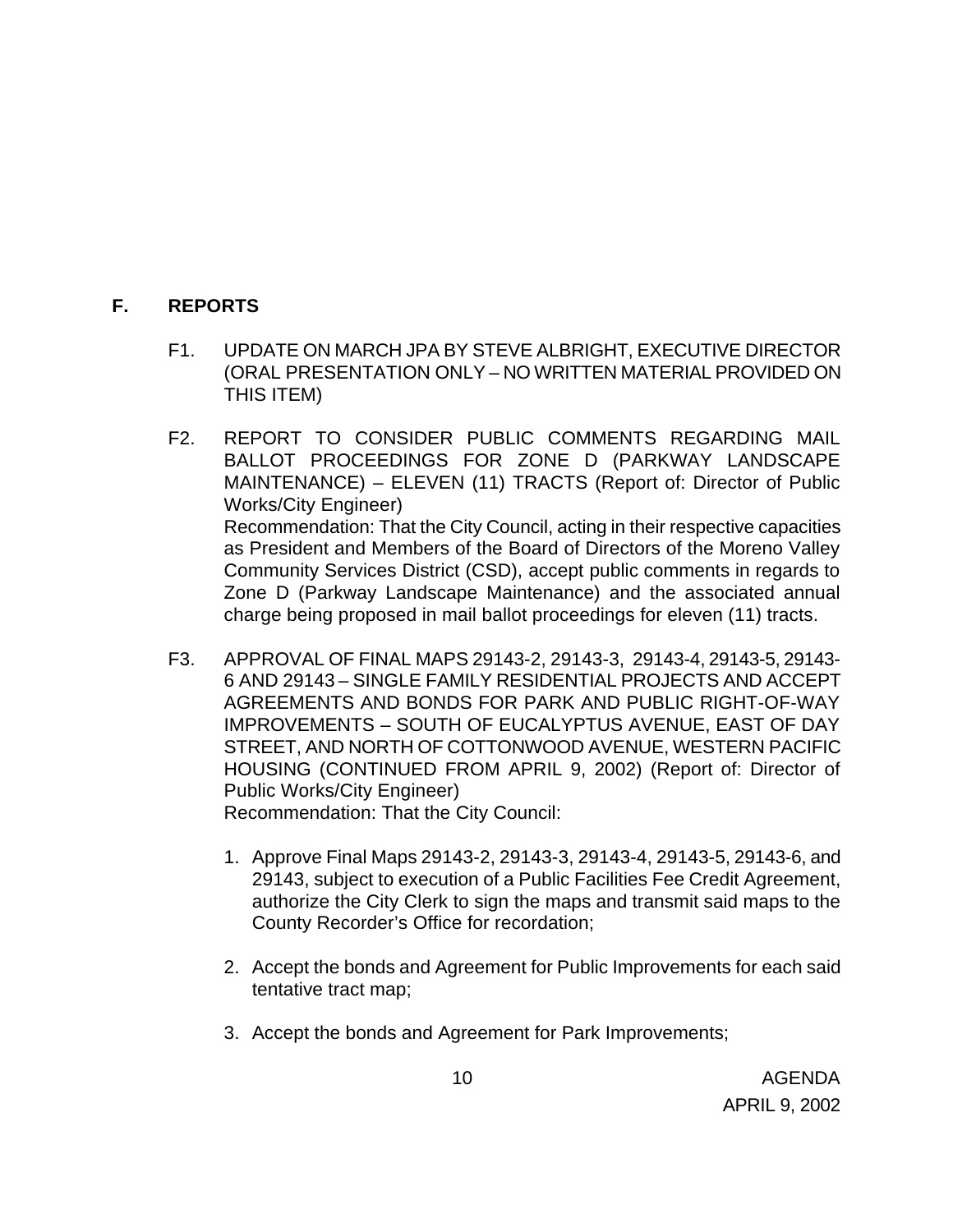- 4. Authorize the Mayor to execute the agreements ; and
- 5. Direct the City Clerk to forward the signed agreements to the County Recorder's Office for recordation.
- F4. PRESENTATION OF DEPARTMENTAL 5-YEAR PLAN/POWERPOINT PRESENTATION – CITY CLERK
- F5. COMMERCIAL TRUCK PARKING ON THE SOUTH SIDE OF ALESSANDRO BOULEVARD FROM THE FUTURE NEWHOPE STREET TO FREDERICK STREET (Report of: Director of Public Works/City Engineer) Recommendation: That the City Council approve elimination of the designated commercial truck parking area on the south side of Alessandro Boulevard from the future Newhope Street to Frederick Street.
- F6. LEGISLATIVE UPDATE (Report of: Assistant City Manager) Recommendation: That the City Council receive and file the Legislative Status Report.
- F7. CITY MANAGER'S REPORT (Informational Oral Presentation only not for Council action)

# **G. LEGISLATIVE ACTIONS**

ORDINANCES - 1ST READING AND INTRODUCTION

- G1. SPEED LIMIT RECERTIFICATION ON VARIOUS STREETS (Report of: Director of Public Works/City Engineer) Recommendation: That the City Council:
	- 1. Receive and file this report; and
	- 2. Introduce Ordinance No. 600, amending Section 12.20.020 of Chapter 12.20 of the City of Moreno Valley Municipal Code designating prima facie speed limits on certain streets (as listed on the ordinance) and directing the City Engineer to take certain action respect thereto. (Roll call required)

Ordinance No. 600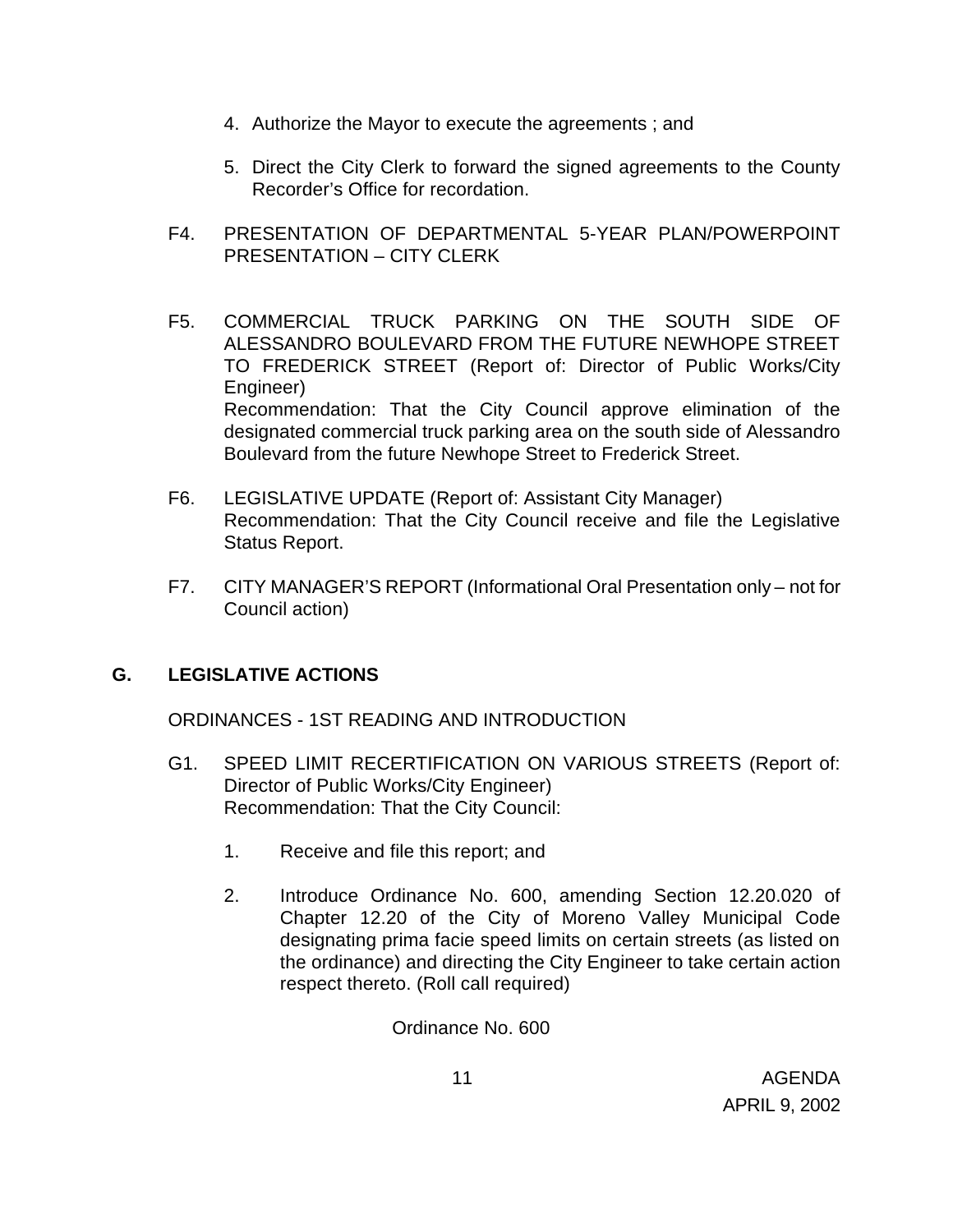An Ordinance of the City Council of the City of Moreno Valley, California, Amending Section 12.20.020 of Chapter 12.20 of the City of Moreno Valley Municipal Code Relating to a Prima Facie Speed Limit for Certain Streets

ORDINANCES - 2ND READING AND ADOPTION

G2. ADOPTION OF ORDINANCE NO. 599 (RECEIVED FIRST READING AND INTRODUCTION MARCH 26, 2002 ON A 4 –1 VOTE, WEST ABSENT) (Report of: Community and Economic Development Director)

#### Ordinance No. 599

An Ordinance of the City Council of the City of Moreno Valley, California, Approving PA01-0082 (Municipal Code Amendment), Amending Chapter 9.08.030 of the City of Moreno Valley Municipal Code to Allow for Greater Height of Architectural Projections in Residential and Nonresidential Districts

#### ORDINANCES - URGENCY ORDINANCES

#### RESOLUTIONS

G3. A RESOLUTION OF DENIAL FOR PA00-0001N (CONDITIONAL USE PERMIT) AND P00-041N (REVISION TO THE MASTER PLOT PLAN) LOCATED ON THE WEST SIDE OF FREDERICK STREET, SOUTHWEST OF THE HIGHWAY 60 OFF-RAMP AND SUBMITTED BY CHEVRON PRODUCTS COMPANY (Report of: Community and Economic Development Director)

Recommendation: That the City Council approve Resolution No. 2002-26, thereby denying PA00-0001N (Conditional Use Permit) and P00-041N (Revision to the Master Plot Plan), based on the findings included in the Resolution.

# Resolution No. 2002-26

A Resolution of the City Council of the City of Moreno Valley Denying PA00- 0001N, A Conditional Use Permit for a Proposed 2,131 Square Foot Gas Station, Including a Canopy with Six (6) Pumps/Dispensers and a Food Mart with Beer and Wine Sales, and P00-041N, for the Modification of the Towngate (SP 200) Master Plot Plan from an Office Building to a Retail Gas Station with Market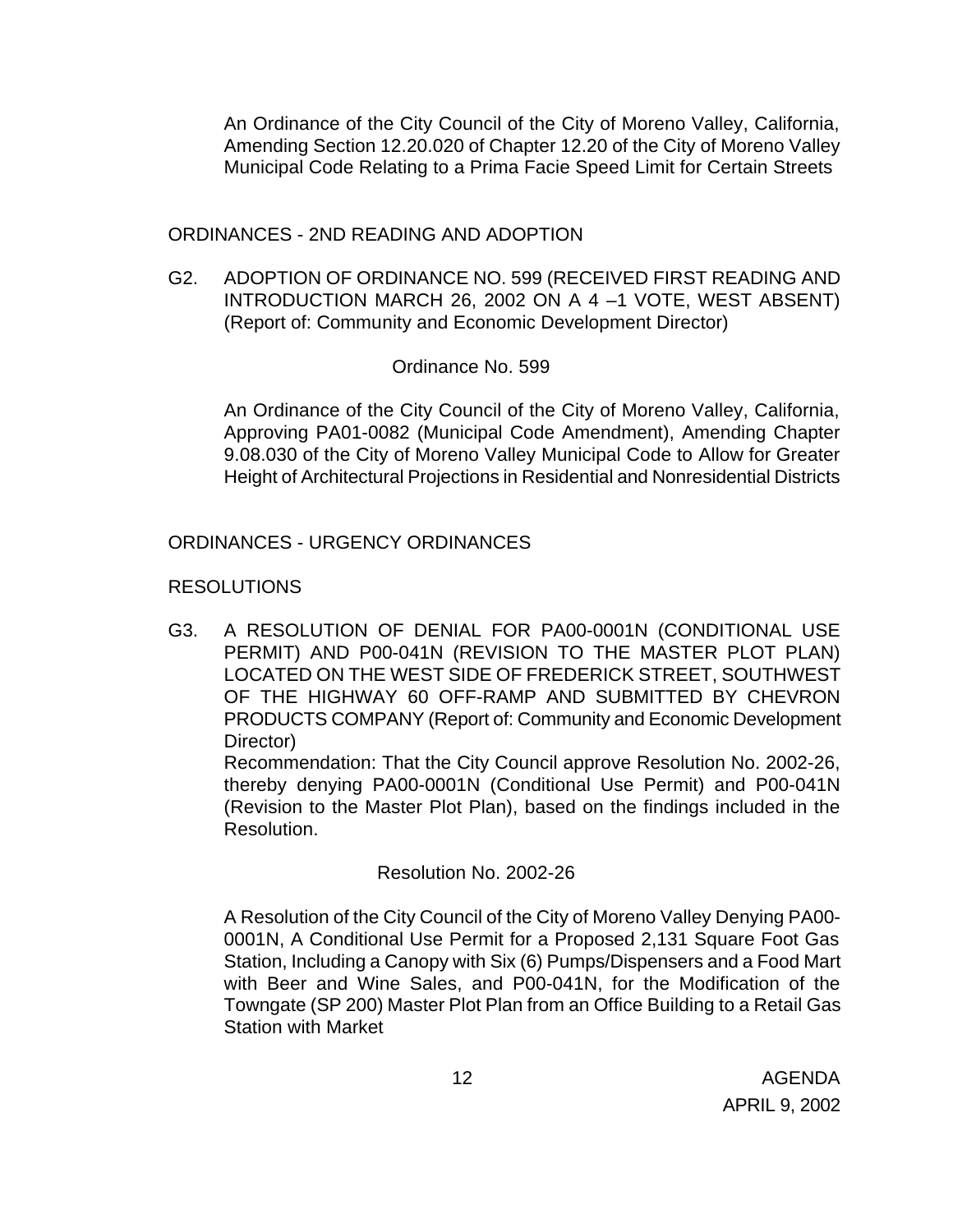ADJOURNMENT OF CITY COUNCIL TO MORENO VALLEY PUBLIC FACILITIES FINANCING CORPORATION ANNUAL MEETING

# **ANNUAL MEETING OF THE MORENO VALLEY PUBLIC FACILITIES FINANCING CORPORATION (MVPFFC)**

# CALL TO ORDER

ROLL CALL

There are no reports or issues before the Corporation to be addressed

# **ADJOURN ANNUAL MEETING OF THE MORENO VALLEY PUBLIC FACILITIES FINANCING CORPORATION**

**RECONVENE JOINT MEETING OF THE CITY COUNCIL OF THE CITY OF MORENO VALLEY, MORENO VALLEY COMMUNITY SERVICES DISTRICT, AND THE COMMUNITY REDEVELOPMENT AGENCY OF THE CITY OF MORENO VALLEY**

• PUBLIC COMMENTS **ON ANY SUBJECT NOT ON THE AGENDA** UNDER THE JURISDICTION OF THE CITY COUNCIL

Those wishing to speak should complete and submit a PINK speaker slip to the Bailiff. There is a three-minute time limit per person.

All remarks and questions shall be addressed to the presiding officer or to the City Council and not to any individual Council member, staff member or other person.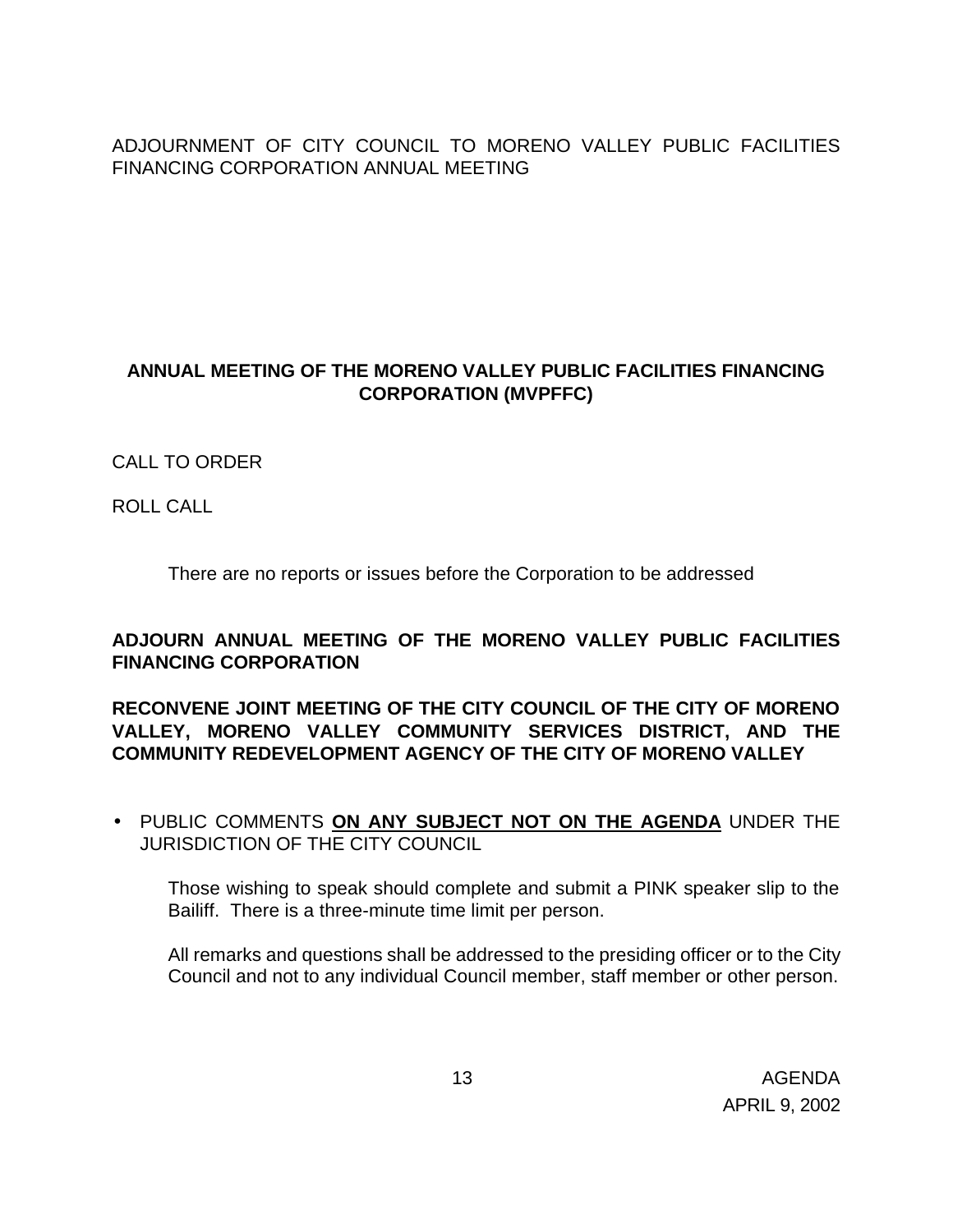### **CLOSING COMMENTS AND/OR REPORTS OF THE CITY COUNCIL, COMMUNITY SERVICES DISTRICT, OR COMMUNITY REDEVELOPMENT AGENCY**

# **CLOSED SESSION**

# • **PUBLIC COMMENTS ON CLOSED SESSION ITEMS**

A Closed Session of the City Council, Community Services District and Community Redevelopment Agency of the City of Moreno Valley will be held in the Finance Conference Room, Second Floor, City Hall. The City Council will meet in Closed Session to confer with its legal counsel regarding the following matter(s) and any additional matter(s) publicly and orally announced by the City Attorney in the Council Chamber at the time of convening the Closed Session. The Closed Session will be held pursuant to Government Code:

- 1) CONFERENCE WITH LEGAL COUNSEL ANTICIPATED LITIGATION
	- a) SECTION 54956.9(b)(1) Significant exposure to litigation Number of Cases: -0-
	- b) SECTION 54956.9(c) Initiation of litigation Number of Cases: -0-

# **REPORT OF ACTION FROM CLOSED SESSION BY CITY ATTORNEY, IF ANY**